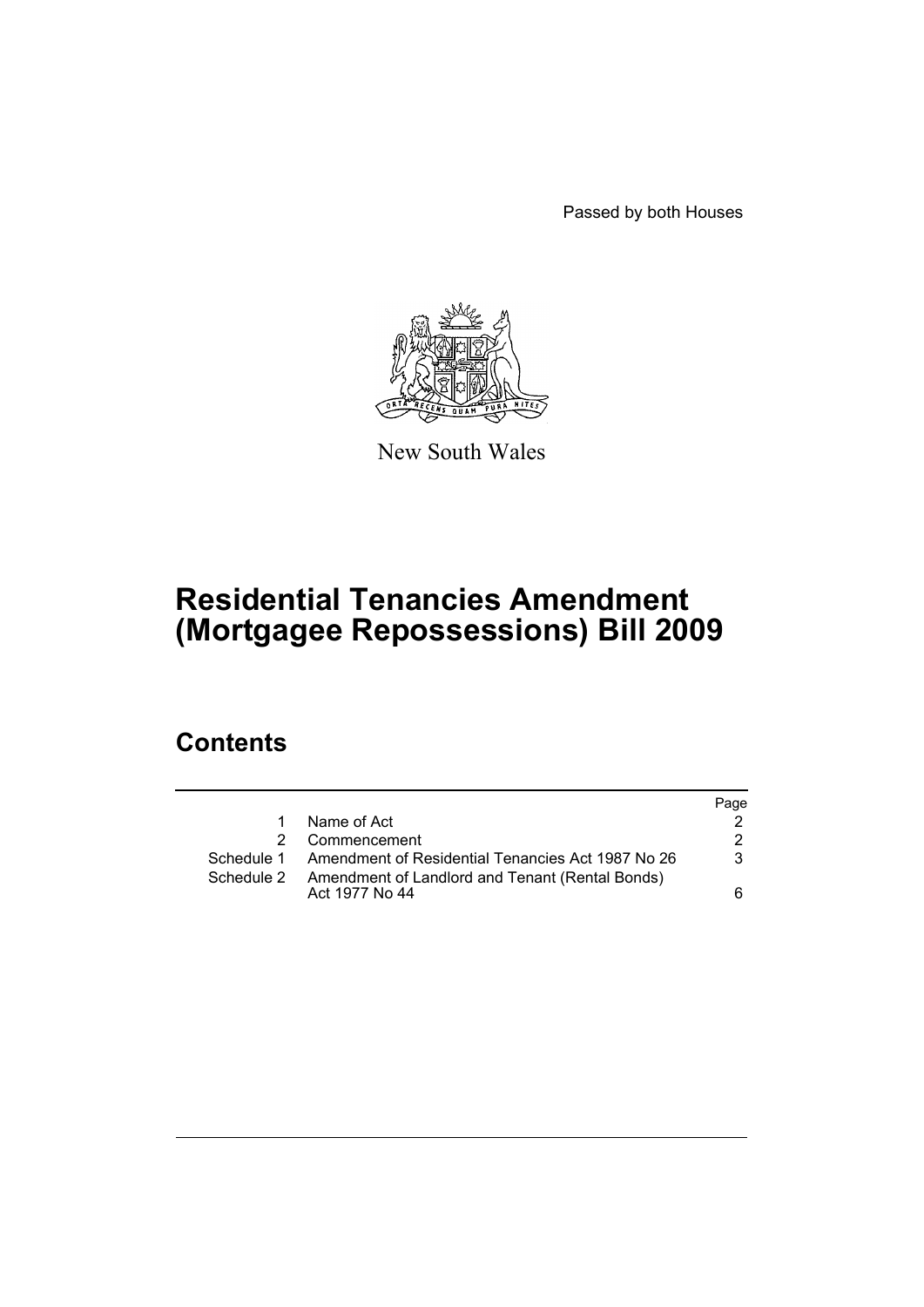*I certify that this public bill, which originated in the Legislative Assembly, has finally passed the Legislative Council and the Legislative Assembly of New South Wales.*

> *Clerk of the Legislative Assembly. Legislative Assembly, Sydney, , 2009*



New South Wales

## **Residential Tenancies Amendment (Mortgagee Repossessions) Bill 2009**

Act No , 2009

An Act to amend the *Residential Tenancies Act 1987* to require mortgagees who become entitled to possession of rented premises to give the tenant at least 30 days' notice to vacate the premises; and for other purposes.

*I have examined this bill and find it to correspond in all respects with the bill as finally passed by both Houses.*

*Assistant Speaker of the Legislative Assembly.*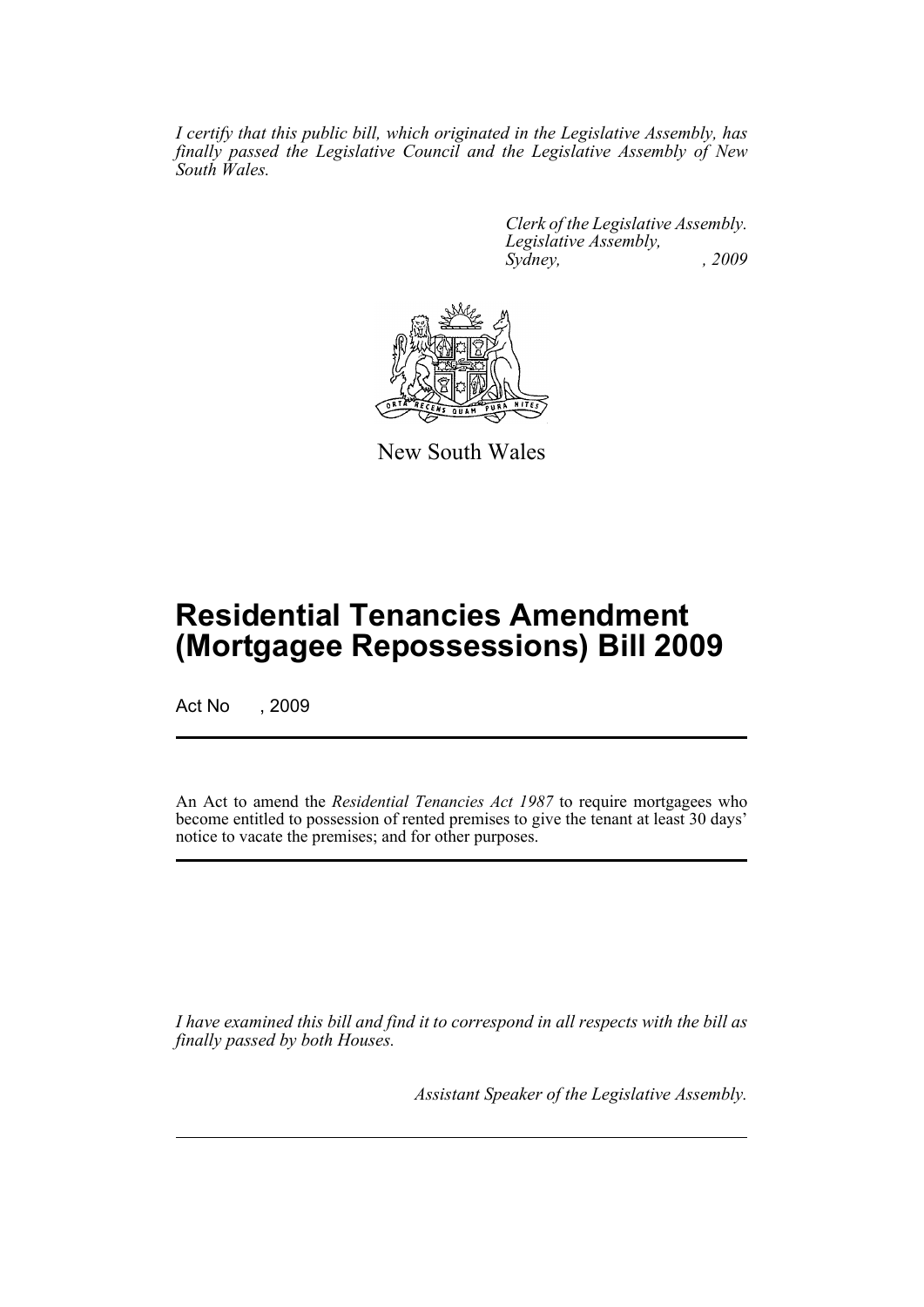### <span id="page-2-0"></span>**The Legislature of New South Wales enacts:**

#### **1 Name of Act**

This Act is the *Residential Tenancies Amendment (Mortgagee Repossessions) Act 2009*.

### <span id="page-2-1"></span>**2 Commencement**

This Act commences on the date of assent to this Act.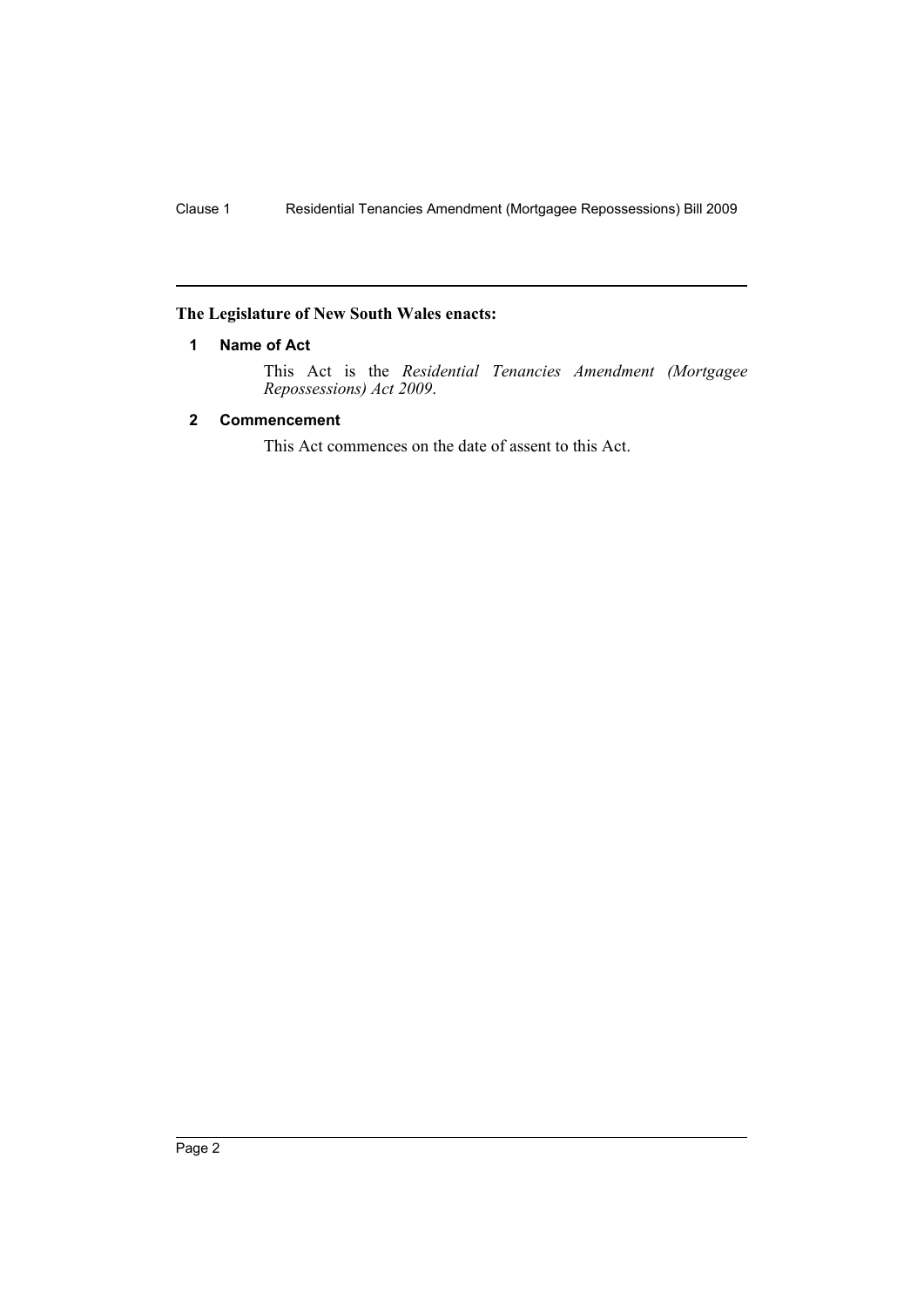Amendment of Residential Tenancies Act 1987 No 26 Schedule 1

## <span id="page-3-0"></span>**Schedule 1 Amendment of Residential Tenancies Act 1987 No 26**

#### **[1] Section 71A**

Insert after section 71:

#### **71A Mortgagee repossessions of rented properties**

#### (1) **Notice to vacate**

If a residential tenancy agreement is terminated because of the operation of section  $53$  (e), the mortgagee is not to take possession of the residential premises from the former tenant who is holding over after termination of the agreement unless the mortgagee, after becoming entitled to take possession, gives the former tenant a written notice, in accordance with this section, to vacate the premises (*notice to vacate*).

#### (2) **Minimum period of 30 days to vacate premises**

The notice to vacate must specify the date by which the former tenant is to vacate the residential premises (the *specified date*). The specified date must be not less than 30 days after the date on which the notice is given to the former tenant.

#### (3) **Former tenant may withhold or recoup rent etc**

The former tenant who is holding over after termination of the residential tenancy agreement:

- (a) is not, during the period of 30 days following the date on which the tenant is given the notice to vacate, required to pay any rent, fee or other charge to occupy the residential premises, and
- (b) is, if the former tenant has paid any rent in advance for any part of that period, entitled to be repaid the amount of that rent.

#### (4) **Tribunal may order repayment to former tenant**

The Tribunal may, on application by the former tenant, order the repayment to the former tenant of any such amount referred to in subsection  $(3)$  (a) or (b).

#### (5) **Inspection of residential premises by prospective purchasers**

The mortgagee (or any person acting on behalf of the mortgagee) is, during the period in which the former tenant is holding over after termination of the residential tenancy agreement, entitled to enter the residential premises to show the premises to prospective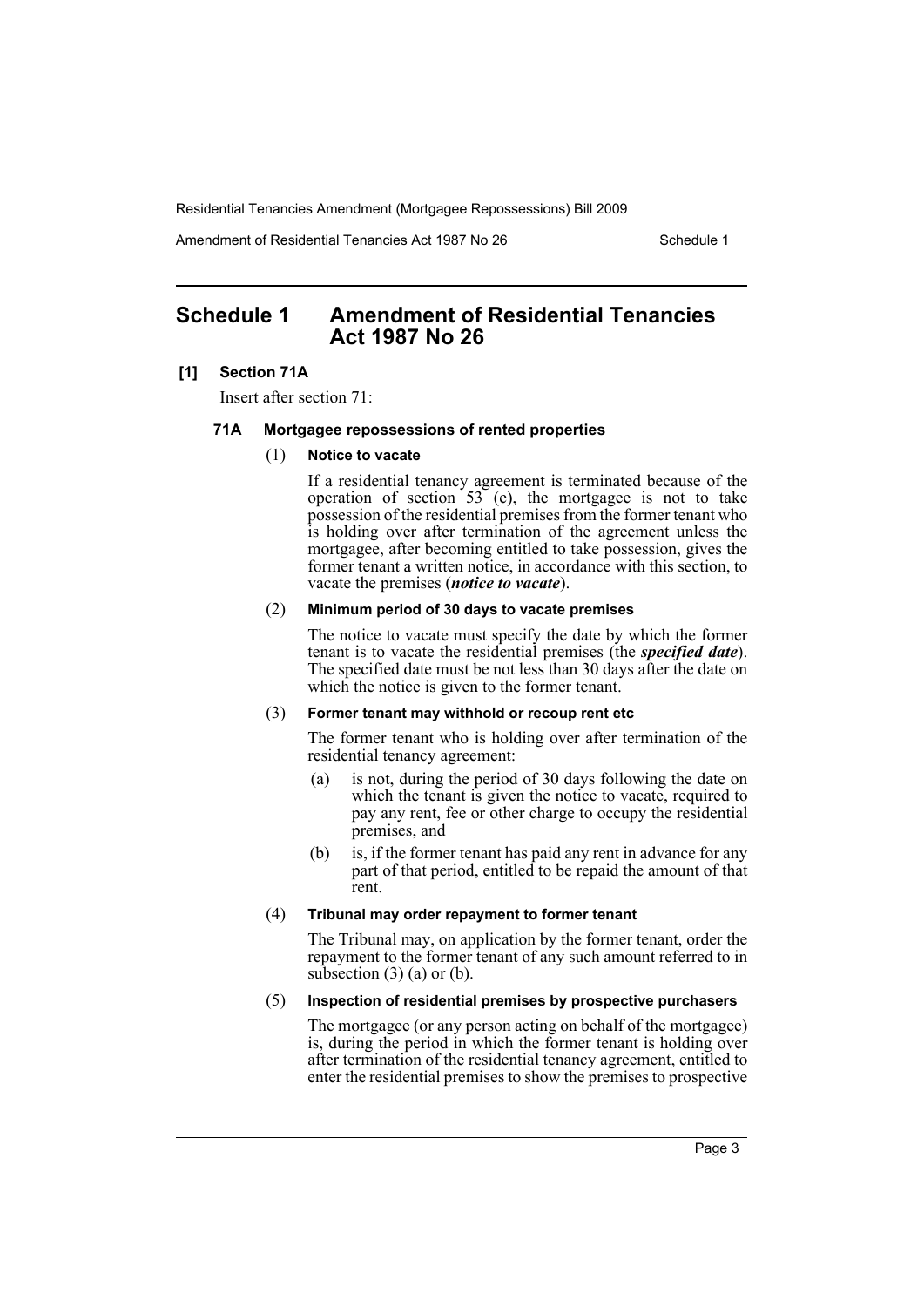purchasers on a reasonable number of occasions, but only if the former tenant:

- (a) is given reasonable notice of each such occasion, and
- (b) agrees to the date and time of the inspection.

#### (6) **Mortgagee not prevented from doing certain things**

#### This section does not prevent the mortgagee from:

- (a) taking possession of the residential premises before the specified date if the former tenant voluntarily vacates the premises before that date, or
- (b) changing the specified date to a later date by further notice in writing given to the former tenant, or
- (c) entering into a new residential tenancy agreement with the former tenant in respect of the residential premises.

#### (7) **Section applies to existing agreements**

This section extends to a residential tenancy agreement in force immediately before the commencement of this section.

#### (8) **Relationship with other laws**

This section has effect despite the terms of any court order, contract or other agreement.

#### **[2] Section 72 Recovery of possession of residential premises prohibited except by order**

Insert after section 72 (1):

(1A) In the case of a residential tenancy agreement that has terminated because of the operation of section  $\overline{53}$  (e), the mortgagee (or any person acting on behalf of the mortgagee) is not, despite subsection  $(1)$ , to take possession of the residential premises before the date specified in the notice to vacate under section 71A.

#### **[3] Section 130 Service of documents**

Insert after section 130 (6):

(7) A reference in subsection (1) to a tenant includes, in the case of a notice to vacate under section 71A, a reference to a former tenant.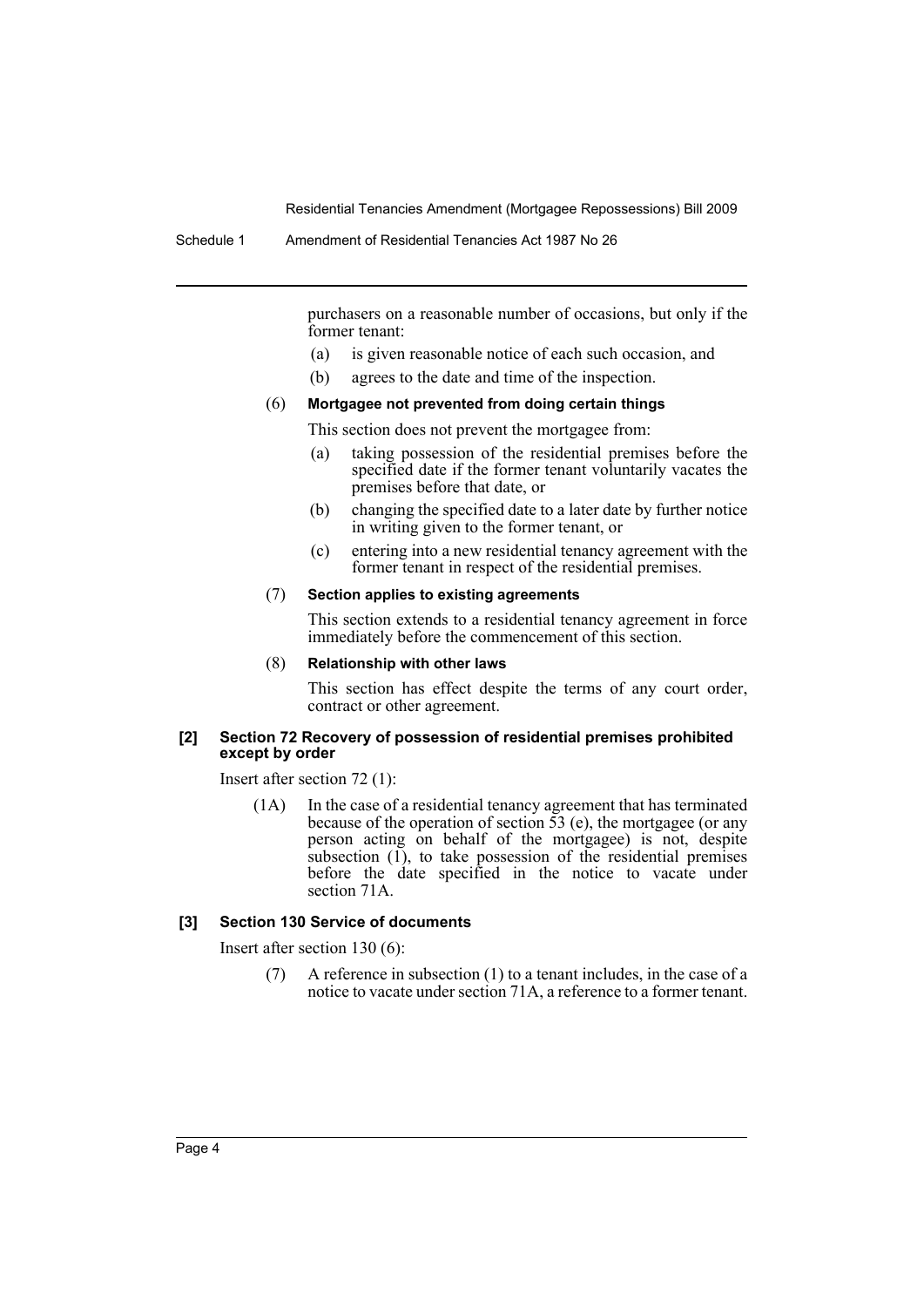Amendment of Residential Tenancies Act 1987 No 26 Schedule 1

## **[4] Schedule 4 Savings, transitional and other provisions**

Insert at the end of clause 1 (1):

*Residential Tenancies Amendment (Mortgagee Repossessions) Act 2009*